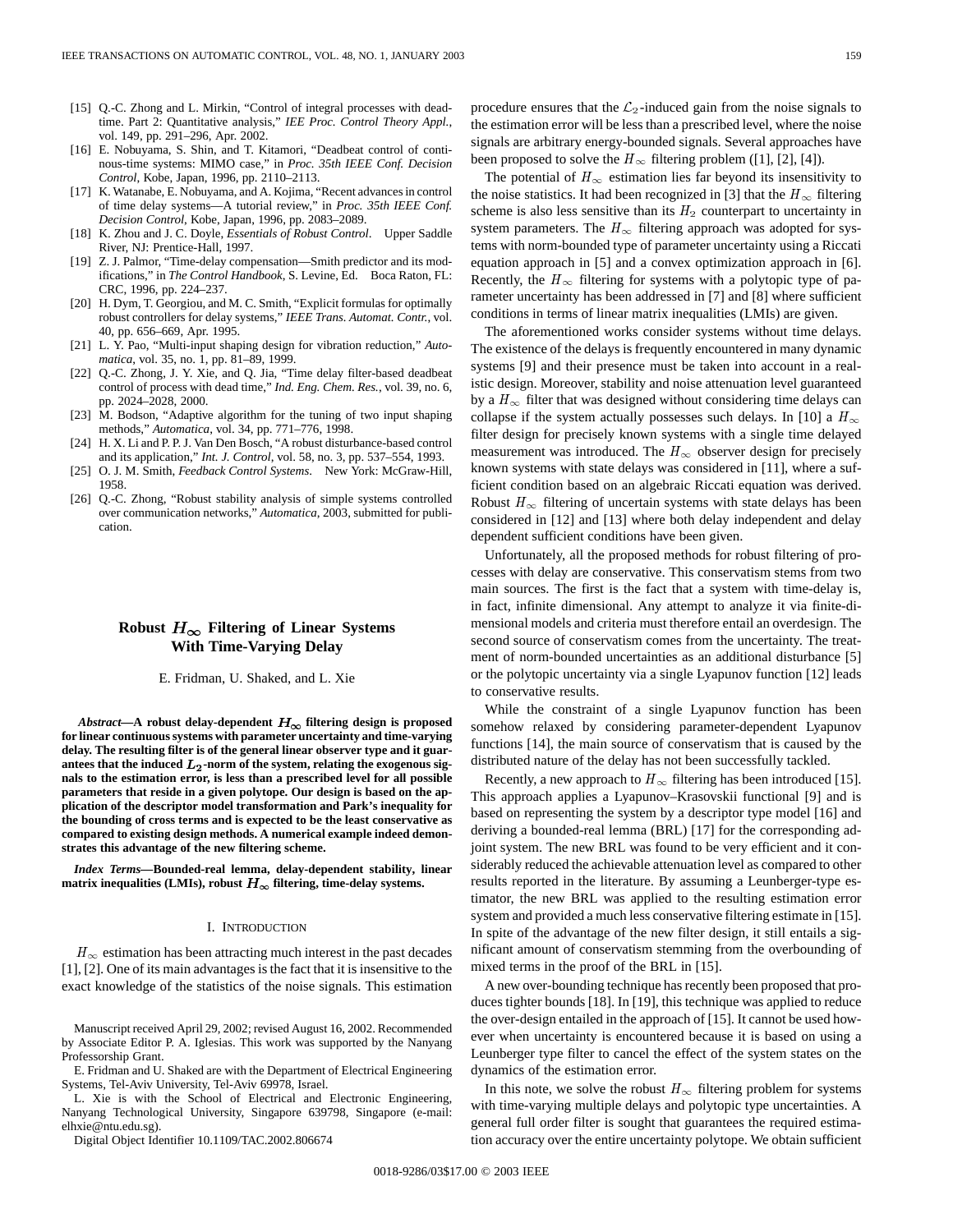conditions for the robust filtering for both the delay dependent and the delay independent cases. It turns out that the condition for the latter case is a special case of that for the former. An example, taken from [13], is solved. The advantages of our results are clearly demonstrated there.

In comparison with the results in [15] and [17], this note deals with filters of general structure that allows the consideration of parameter uncertainty. It applies the new bounding technique of [18] which considerably reduces the overdesign entailed in robust estimation and it deals with time varying delays.

*Notation:* Throughout the note the superscript  $T$  stands for matrix transposition,  $\mathcal{R}^n$  denotes the *n* dimensional Euclidean space,  $\mathcal{R}^{n \times m}$ is the set of all  $n \times m$  real matrices and the notation  $P > 0$ , for  $P \in \mathbb{R}^{n \times n}$  means that P is symmetric and positive definite. The space of functions in  $\mathcal{R}^q$  that are square integrable over  $[0 \infty)$  is denoted by  $\mathcal{L}_2^q[0, \infty)$ .

## II. PROBLEM FORMULATION

Consider the following system:

$$
\dot{x}(t) = A_0 x(t) + \sum_{i=1}^{2} A_i x(t - \tau_i) + B w(t)
$$
 (1a)

$$
z(t) = Lx(t) + Dw(t)
$$
 (1b)

where  $x(t) \in \mathcal{R}^n$  is the system state vector with  $x(t)=0$  for any  $t \leq 0$ ,  $w(t) \in \mathcal{L}_2^q[0, \infty)$  is the exogenous disturbance signal and  $z(t) \in \mathcal{R}^p$  is the signal to be estimated.

The measurement is given by

$$
y(t) = \text{col}\left\{C_0x(t), C_1x(t-\tau_1), C_2x(t-\tau_2)\right\} + D_{21}w(t) \quad (2)
$$

where  $y(t) \in \mathcal{R}^r$ . The time varying delays  $\tau_i(t) > 0$  satisfy  $\tau_i(t) \leq$  $h_i$  over  $[0 \infty)$  where  $h_i$ ,  $i = 1, 2$  are known. The matrices  $A_i$ ,  $C_i$ ,  $i = 0, 1, 2, B, D, D_{21}$ , and L are constant matrices of appropriate dimensions ( $C_i \in \mathbb{R}^{r_i \times n}$ ,  $r_0+r_1+r_2 = r$ ). The exact values of these matrices are not precisely known. Denoting

$$
\Omega = \begin{bmatrix} A_0 & A_1 & A_2 & C_0 & C_1 & C_2 & B & D & D_{21} & L \end{bmatrix}
$$

we assume that  $\Omega \in \mathcal{C} \circ \{ \Omega_j, j = 1, \dots N \}$ , namely

$$
\Omega = \sum_{j=1}^{N} f_j \Omega_j \quad \text{for some} \quad 0 \le f_j \le 1, \ \sum_{j=1}^{N} f_j = 1 \tag{3}
$$

where the  $N$  vertices of the polytope are described by

$$
\Omega_j\!=\!\left[\!\begin{array}{cc} A_0^{(j)}\!\! & A_1^{(j)}\!\! & A_2^{(j)}\!\! & C_0^{(j)}\!\! & C_1^{(j)}\!\! & C_2^{(j)}\!\! & B^{(j)}\!\! & D^{(j)}\!\! & D_{21}^{(j)}\!\! & L^{(j)}\!\!\end{array}\!\right].
$$

*Remark 1* : In (2), we allowed for the general case of delayed measurements. It will be shown below that a delay in the measurement, if exists, will result in a nonlinear optimization problem. It will also be clarified below how to cope with delayed measurements, indirectly, in a way that allows a solution via LMIs. For simplicity, only two delays are considered in this note. The results obtained can, however, be easily generalized to any finite number of delays.

We seek a filter of the form

$$
\begin{aligned}\n\dot{\hat{x}}(t) &= A_f \hat{x}(t) + B_f y(t) & \hat{x}(0) &= 0 \\
\hat{z}(t) &= C_f \hat{x}(t) + [D_f \quad 0 \quad 0] \, y(t)\n\end{aligned} \tag{4}
$$

where  $D_f \in \mathbb{R}^{p \times r_0}$ , which ensures, for a prescribed value of  $\gamma$ , that the performance index

$$
J(w) = \int_0^\infty \left(\tilde{z}^T \tilde{z} - \gamma^2 w^T w\right) dt
$$
 (5)

where  $\tilde{z}(t) \triangleq z(t) - \hat{z}(t)$ , is negative  $\forall 0 \neq w(t) \in \mathcal{L}_2^q[0, \infty)$  and for all the possible plant parameters in the above uncertainty polytope.

We will now treat two cases of time-varying delays.

*Case 1:*  $\tau_i(t)$ ,  $i = 1, 2$  are differentiable functions, satisfying, for all  $t \geq 0$  and for given scalars  $0 \leq d_i, \tau_i(t) \leq d_i, i = 1, 2$ .

*Case 2:*  $\tau_i(t)$ ,  $i = 1, 2$  are continuous for all  $t \geq 0$  (satisfying the above bound of  $h_i$ ). In this case, very fast changes in the time delay are allowed.

## III.  $H_{\infty}$  Filtering for Case 1

#### *A. Delay-Dependent Filtering*

Defining  $e = x - \hat{x}$  and  $\xi = \text{col}\{x, e\}$  we derive from (1), (4), and (2) the following augmented model, where:

$$
\dot{\xi}(t) = \bar{A}_0 \xi(t) + \sum_{i=1}^{2} \bar{A}_i \xi(t - \tau_i) + \bar{B} w(t)
$$
 (6a)

$$
\tilde{z}(t) = \bar{L}\xi(t) + \bar{D}w(t)
$$
\n(6b)

where

$$
\bar{A}_0 = \begin{bmatrix} A_0 & 0 \\ A_0 - A_f - B_f \begin{bmatrix} C_0 \\ 0 \\ 0 \end{bmatrix} & A_f \end{bmatrix} \tag{7a}
$$

$$
\bar{A}_1 = \begin{bmatrix} A_1 \\ A_1 - B_f \begin{bmatrix} 0 \\ C_1 \\ 0 \end{bmatrix} & 0 \end{bmatrix}
$$
 (7b)

$$
\bar{A}_2 = \begin{bmatrix} A_2 \\ A_2 - B_f \begin{bmatrix} 0 \\ 0 \\ C_2 \end{bmatrix} & 0 \end{bmatrix}
$$
 (7c)

$$
\bar{B} = \begin{bmatrix} B \\ B - B_f D_{21} \end{bmatrix}
$$
 (7d)

$$
\bar{L} = [L - C_f - D_f C_0 \quad C_f]
$$
 (7e)

$$
\bar{D} = D - [D_f \quad 0 \quad 0] D_{21}.
$$
 (7f)

The filtering problem thus becomes one of finding the filter parameters such that the induced  $L_2$ -norm of the system (6) will be less than the prescribed  $\gamma$  for all the points in the uncertainty polytope and for all the delays that correspond to case 1. To ensure the induced norm we have to use the appropriate BRL. Unfortunately, the standard BRL for systems with time delays (see for example [17]) is not suitable for solving the filtering problem. Extending the arguments of [15] it can be shown that the  $\mathcal{L}_2$ -induced norms of the system described by (6) and the following system are equal:

$$
\dot{\zeta}(\bar{t}) = \bar{A}_0^T \zeta(\bar{t}) + \sum_{i=1}^2 \bar{A}_i^T \zeta (\bar{t} - \tau_i) + \bar{L}^T \tilde{z}(\bar{t})
$$
 (8a)

$$
\zeta(\bar{t}) = 0 \,\forall \bar{t} \le 0, \ \tilde{w}(\bar{t}) = \bar{B}^T \zeta(\bar{t}) + \bar{D}^T \tilde{z}(\bar{t}) \tag{8b}
$$

where  $\zeta(\bar{t}) \in \mathcal{R}^n$ ,  $\tilde{z}(\bar{t}) \in \mathcal{R}^p$ , and  $\tilde{w}(\bar{t}) \in \mathcal{R}^q$ . Note that the latter system represents the forward adjoint of (6) (as defined in [20]).

An equivalent descriptor form representation of (8a) is given by [16]

$$
\begin{aligned} \zeta(t) &= \eta(t) \\ 0 &= -\eta(t) + \sum_{i=0}^{2} \bar{A}_{i}^{T} \zeta(t) \\ &- \sum_{i=1}^{2} \bar{A}_{i}^{T} \int_{t-\tau_{i}}^{t} \eta(s) ds + \bar{L}^{T} \tilde{z}(t) \end{aligned} \tag{9}
$$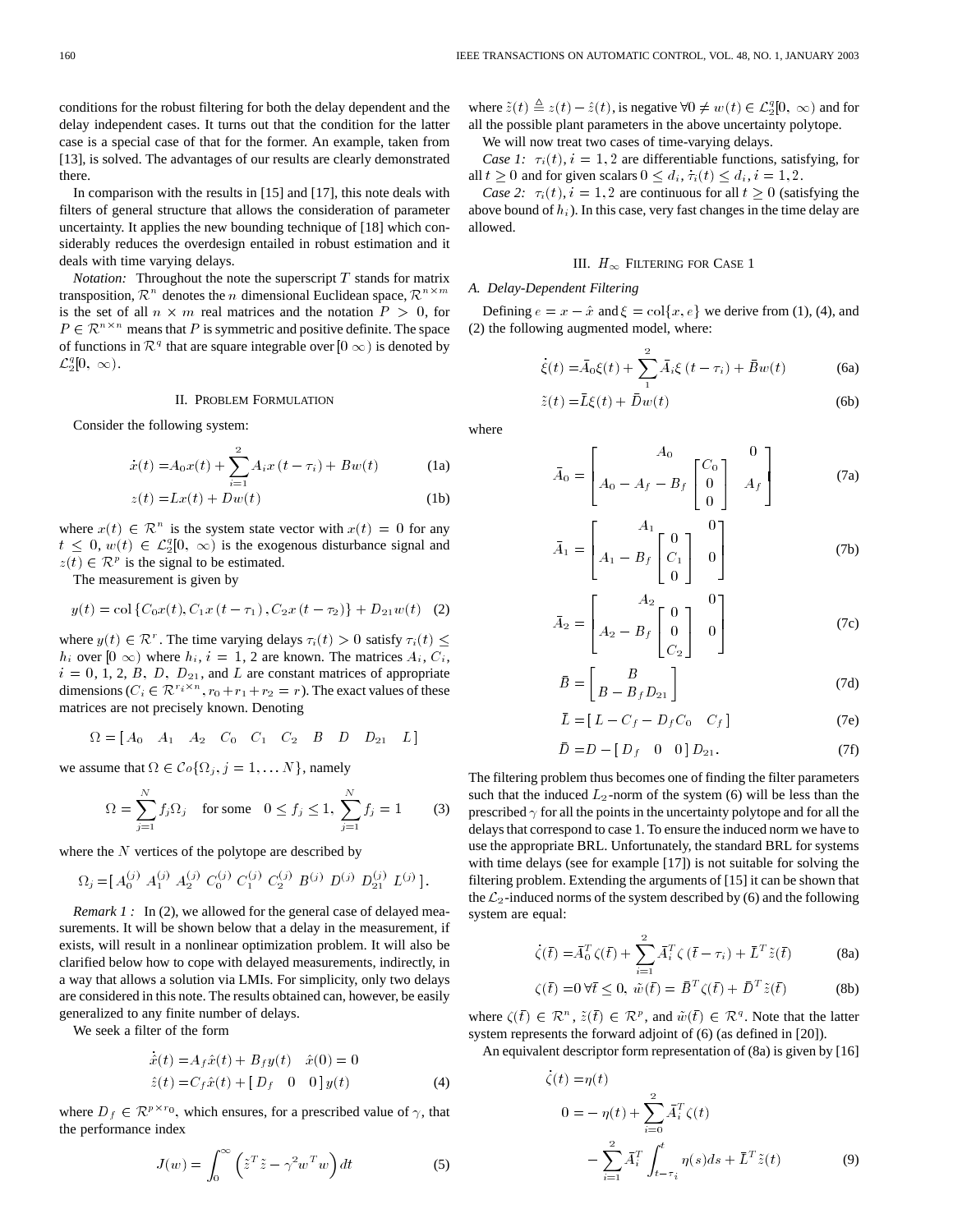In association with (9), we adopt the following Lyapunov–Krasovskii functional:

$$
V(t) = \left[\zeta^T(t) \eta^T(t)\right] EP\left[\begin{matrix} \zeta(t) \\ \eta(t) \end{matrix}\right]
$$

$$
+ \sum_{i=1}^2 \int_{t-\tau_i}^t \zeta^T(\bar{t}) S_i^{-1} \zeta(\bar{t}) d\bar{t}
$$

$$
+ \sum_{i=1}^2 \int_{-h_i}^0 \int_{t+\theta}^t \eta^T(s) \bar{A}_i R_i^{-1} \bar{A}_i^T \eta(s) ds d\theta \qquad (10)
$$

where

$$
E = \begin{bmatrix} I_n & 0 \\ 0 & 0 \end{bmatrix}
$$
  
\n
$$
P = \begin{bmatrix} P_1 & 0 \\ P_2 & P_3 \end{bmatrix} \quad P_1 > 0, \qquad S_i > 0, R_i > 0, i = 1, 2.
$$
  
\n(11b)

The first term of (10) corresponds to the descriptor system ([17]) while the second and the third terms—to the delay-dependent conditions with respect to the distributed delays (with respect to  $\tau_i$ ). The third term is included in order to compensate the term that emerges when Park's inequality [18] is used to obtain the required BRL.

Using this, along the lines of [20], an expression for  $V(t)$  is first derived and a term in the resulting expression which mixes  $\zeta$  and  $\eta$ is then bounded using inequality of [18]. The following BRL is thus obtained.

*Lemma 1:* Consider the system of (6). For a prescribed  $\gamma > 0$  and for given  $A_f$ ,  $B_f$ ,  $C_f$  and  $D_f$ , the cost function (5) achieves  $J(w)$  < 0 for all nonzero  $w \in \mathcal{L}_2^q[0, \infty)$  and for all the parameters that belong to the uncertainty polytope, if there exist

$$
P = \begin{bmatrix} P_1 & 0 \\ P_2 & P_3 \end{bmatrix} \quad P_1 = P_1^T > 0, P_1 \in \mathcal{R}^{2n \times 2n}
$$

$$
W_i = \begin{bmatrix} -P_1 & 0 \\ W_{i1} & W_{i2} \end{bmatrix}, W_{i2} \in \mathcal{R}^{2n \times 2n}, i = 1, 2
$$
(12)

and  $2n \times 2n$ -matrices  $S_i$  and  $R_i$ ,  $i = 1, 2$  that satisfy the inequality over the uncertainty polytope  $\Omega$  of (3), as shown in (13) at the bottom of the page, where

$$
\Psi \triangleq P^{T} \left[ \sum_{i=1}^{2} \bar{A}_{i}^{T} - I_{2n} \right] + \left[ \begin{array}{cc} 0 & \sum_{i=1}^{2} \bar{A}_{i} \\ I_{2n} & -I_{2n} \end{array} \right] P
$$
  
+ 
$$
\left[ \begin{array}{ccc} \sum_{i=1}^{2} S_{i}^{-1} & 0 \\ 0 & \sum_{i=1}^{2} h_{i} \bar{A}_{i} R_{i}^{-1} \bar{A}_{i}^{T} \end{array} \right] + \sum_{i=1}^{2} W_{i}^{T} \left[ \begin{array}{cc} 0 & 0 \\ \bar{A}_{i}^{T} & 0 \end{array} \right]
$$
  
+ 
$$
\sum_{i=1}^{2} \left[ \begin{array}{cc} 0 & \bar{A}_{i} \\ 0 & 0 \end{array} \right] W_{i} \quad \Phi_{i}^{T} = \left[ \begin{array}{cc} 0 & I_{2n} \end{array} \right] \left[ W_{i} + P \right].
$$

In order to obtain a convex optimization problem, we restrict ourselves to the case of

$$
[W_{i1} \quad W_{i2}] = \varepsilon_i [0 \quad I_{2n}] P \tag{14}
$$

where  $\varepsilon_i = \text{diag}\{\bar{\varepsilon}_i, \, \tilde{\varepsilon}_i\}$  is a diagonal matrix,  $\bar{\varepsilon}_i, \, \tilde{\varepsilon}_i \in \mathcal{R}^{n \times n}$ ,  $i =$ 1, 2. For  $\varepsilon_i = -I_{2n}$  (13) yields the delay-independent condition since in this case  $\Phi_1 = \Phi_2 = 0$ . For  $\varepsilon_i = 0$  we have  $-W_i^T[0 \bar{A}_i]^T = 0$ and therefore (13) implies the delay-dependent condition which does not depend on  $d_i$ .

Observe from (13) that  $-(P_3 + P_3^T)$  must be negative definite as  $\Psi$  < 0, which in conjunction with the requirement of  $0 < P_1$ , implies that  $P$  is nonsingular. Defining

$$
P^{-1} = Q = \begin{bmatrix} Q_1 & 0 \\ Q_2 & Q_3 \end{bmatrix} \quad \Delta = \text{diag} \{Q, I_{8n+p+q}\} \qquad (15a-b)
$$

we multiply (13) by  $\Delta^T$  and  $\Delta$ , on the left and on the right, respectively. Applying Schur formula to the quadratic term in Q we obtain the following.

*Lemma 2:* Consider the system of (6). For a prescribed  $\gamma > 0$  and for given  $A_f$ ,  $B_f$ ,  $C_f$  and  $D_f$ , the cost function (5) achieves  $J(w)$  < 0 for all nonzero  $w \in \mathcal{L}_2^q[0, \infty)$  and for all the parameters that belong to the uncertainty polytope  $\Omega$ , if for some diagonal matrices  $\varepsilon_1$  and  $\varepsilon_2 \in \mathcal{R}^{2n \times 2n}$ , there exist  $Q_1 > 0$ ,  $S_1$ ,  $S_2$ ,  $Q_2$ ,  $Q_3$ ,  $R_1$ ,  $R_2 \in$  $\mathcal{R}^{2n \times 2n}$  that satisfy the inequality over the uncertainty polytope  $\Omega$  of (3), shown in (16) at the bottom of the next page, where

$$
\Xi = Q_3 - Q_2^T + Q_1 \left( \sum_{i=0}^2 \bar{A}_i + \sum_{i=1}^2 \bar{A}_i \varepsilon_i \right).
$$

The inequality of the last lemma is affine in  $Q_1$ ,  $Q_{i+1}$ ,  $S_i$ , and  $R_i$ ,  $j = 1, 2$ . Thus, for given  $\gamma$ ,  $\varepsilon_1$  and  $\varepsilon_2$  the estimation performance can be verified, for a given filter of the form of (4), over the whole uncertainty polytope, if the matrices  $Q_1 > 0$ ,  $Q_{j+1}$ ,  $S_j$  and  $R_j$ ,  $j = 1, 2$ simultaneously satisfy the  $N$  inequalities of the type of (16) where each corresponds to a vertex,  $\Omega_j$ , of the uncertainty polytope  $\Omega$  and where the parameters of  $\Omega_j$  are substituted to construct in (16) the corresponding elements of (7).

We do not know, however, what are the optimal choice of the filter parameters, and we will thus have to solve the inequality of (16) for  $Q_1 > 0, Q_{i+1}, S_i, R_i, j = 1, 2, A_f, B_f, C_f$ , and  $D_f$ , simultaneously for the  $N$  vertices of  $\Omega$ .

In order to linearize the resulting optimization problem we look for  $Q_1$  that has the following block diagonal structure:

$$
Q_1 = \text{diag}\{Q_{11}, Q_{12}\}.
$$
 (17)

This restriction is required to entangle the bilinear terms that appear in (16). It introduces an additional conservatism to the solution proposed, but one should bear in mind that in the standard  $H_{\infty}$  filtering problem (without uncertainty), if one uses the Luenberger observer and solves

$$
\begin{bmatrix}\n\Psi & P^{T} \begin{bmatrix} 0 \\ \bar{L}^{T} \end{bmatrix} & h_{1} \Phi_{1} R_{1} & h_{2} \Phi_{2} R_{2} & -W_{1}^{T} \begin{bmatrix} 0 \\ \bar{A}_{1}^{T} \end{bmatrix} & S_{1} & -W_{2}^{T} \begin{bmatrix} 0 \\ \bar{A}_{2}^{T} \end{bmatrix} & S_{2} & \begin{bmatrix} \bar{B} \\ 0 \end{bmatrix} \\
* & * & -\gamma^{2} I_{q} & 0 & 0 & 0 & 0 & 0 \\
* & * & -h_{1} R_{1} & 0 & 0 & 0 & 0 \\
* & * & * & -h_{2} R_{2} & 0 & 0 & 0 \\
* & * & * & * & - (1 - d_{1}) S_{1} & 0 & 0 \\
* & * & * & * & * & * & - (1 - d_{2}) S_{2} & 0 \\
* & * & * & * & * & * & * & - I_{p}\n\end{bmatrix} < 0\n\end{bmatrix} < 0
$$
\n(13)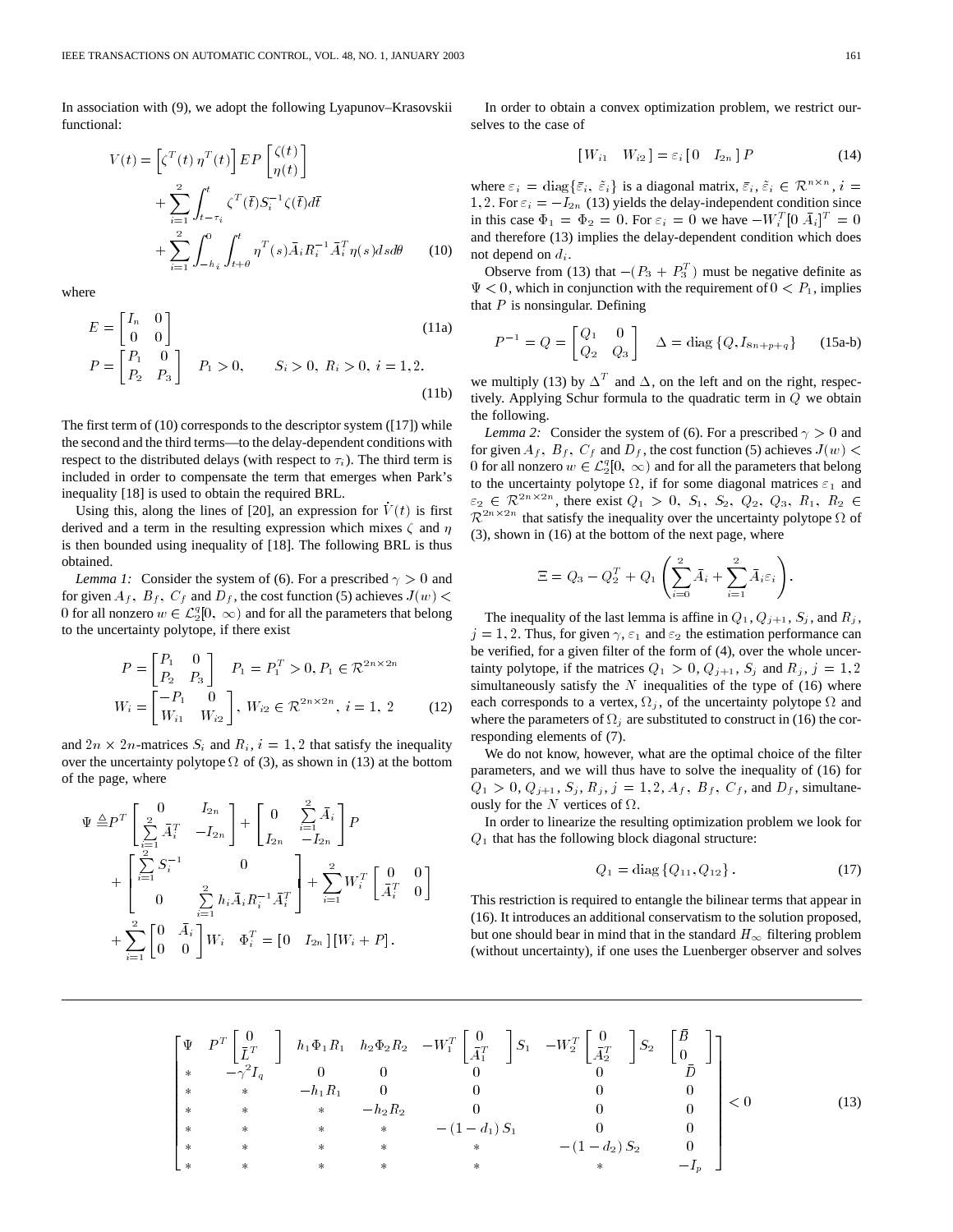the estimation problem for the augmented system for  $col\{x, e\}$ , the solution of corresponding Riccati equation indeed possesses the structure of (17).

Applying (17) it is readily seen that if  $\overline{A}_1$  or  $\overline{A}_2$  possesses in (16) a term with  $B_f$  the resulting inequality will still be nonlinear. We, therefore, assume that in (2)  $r = r_0$ , namely, that the output does not include any delayed measurements. We shall see later how to cope with the more general case of delayed measurements. For this case of instantaneous measurement, by considering (17) and (7), the following result follows from (16).

*Theorem 1:* Consider the system of (1) and (2) with  $r = r_0$ . For a prescribed  $\gamma > 0$  the cost function (5) achieves  $J(w) < 0$  for all nonzero  $w \in \mathcal{L}_2^q[0,\infty)$  and for all the parameters that belong to the uncertainty polytope  $\Omega$  of (3), if for some diagonal matrices  $\bar{\varepsilon}_1$ ,  $\bar{\varepsilon}_1$ ,  $\bar{\varepsilon}_2$ and  $\tilde{\varepsilon}_2 \in \mathbb{R}^{n \times n}$ , there exist  $S_1, S_2, Q_2, Q_3, R_1, R_2 \in \mathbb{R}^{2n \times 2n}$ ,  $0 <$  $Q_{11}$ ,  $0 < Q_{12}$  and  $Z_a \in \mathbb{R}^{n \times n}$ ,  $Z_b \in \mathbb{R}^{n \times r}$ ,  $C_f \in \mathbb{R}^{p \times n}$  and  $D_f \in$  $\mathcal{R}^{p \times r}$  that satisfy the set of LMIs for  $j = 1, 2, ..., N$  as shown in (18) at the bottom of the next page, where  $\phi_i = \text{diag}\{\bar{\varepsilon}_i + I_n, \tilde{\varepsilon}_i + I_n\},\$  $i = 1, 2.$ 

If a solution to this set of LMIs exists then the filter that guarantees the estimation error level of  $\gamma$  is given by (4) with

$$
A_f = Q_{12}^{-1} Z_a, B_f = Q_{12}^{-1} Z_b, C_f \text{ and } D_f.
$$

The previous theorem explicitly requires measurements without any delay. For the case where delay is encountered in the measurements  $(r > r_0$  in (2)) an additional component can be placed in series with the delayed components of  $y$ . The state-space model of this component is given by

$$
\dot{\eta}(t) = -\rho I_{r-r_0} \eta(t) + \begin{bmatrix} 0 & \rho I_{r-r_0} \end{bmatrix} y(t) \tag{19}
$$

for  $1 \ll \rho$ . Denoting the augmented state vector by  $\bar{\xi}(t)$  =  $col{x(t), \eta(t)}$ , the augmented system is then described by

$$
\dot{\bar{\xi}}(t) = \sum_{i=0}^{2} \tilde{A}_{i} \bar{\xi}(t - h_{i}) + \tilde{B}w
$$
 (20)

where

$$
\tilde{A}_0 = \begin{bmatrix} A_0 & 0 \\ 0 & -\rho I_{r-r0} \end{bmatrix} \quad \tilde{A}_1 = \begin{bmatrix} A_1 & 0 \\ 0 & 0 \\ 0 & 0 \end{bmatrix}
$$

$$
\tilde{A}_2 = \begin{bmatrix} A_2 & 0 \\ 0 & 0 \end{bmatrix} \quad \tilde{B} = \begin{bmatrix} B \\ \rho \begin{bmatrix} 0 & I_{r-r0} \end{bmatrix} D_{21} \end{bmatrix}.
$$

The results of Theorem 1 can readily be applied to the resulting system of (20). If a solution is found to the corresponding set of LMIs, for large enough  $\rho$ , it will provide a good approximation to the required filter (see the arguments in [15]).

### *B. Delay-Independent Rate-Dependent Filtering*

A filtering solution that is valid for all positive values of  $h_i$ ,  $i = 1, 2$ is readily obtained from the theory of the last subsection. Choosing in (14)  $\varepsilon_i = -I_{2n}$  and  $R_i = h_i^{-1} \rho I_{2n}$ ,  $0 < \rho \to \infty$ ,  $i = 1, 2$ , the delay-independent version of Lemma 2 becomes the following.

*Lemma 3:* Consider the system of (6). For a prescribed  $\gamma > 0$  and for given rates of delays  $d_1$  and  $d_2$  and filter parameters  $A_f$ ,  $B_f$ ,  $C_f$ and  $D_f$ , the cost function (5) achieves  $J(w) < 0$ , independently of the delay lengths, for all nonzero  $w \in \mathcal{L}_2^q[0, \infty)$  and for all the parameters that belong to the uncertainty polytope  $\Omega$ , if there exist  $Q_1 >$  $0, S_1, S_2, Q_2, Q_3, R_1, R_2 \in \mathbb{R}^{2n \times 2n}$  that satisfy the inequality over the uncertainty polytope  $\Omega$  of (3), as shown in (21) at the bottom of the next page. Based on this lemma, the corresponding equivalent to Theorem 1 is as follows.

| $\lceil Q_2 + Q_2^T \rceil$ |                | $\Xi$ 0<br>$\qquad \qquad -Q_3-Q_3^T \qquad \bar L^T \qquad h_1\left(\varepsilon_1+I_{2n}\right)R_1 \quad h_2\left(\varepsilon_2+I_{2n}\right)R_2$ | $\bf{0}$                                      |        |             | $\overline{0}$                                                  |                  |     |      |
|-----------------------------|----------------|----------------------------------------------------------------------------------------------------------------------------------------------------|-----------------------------------------------|--------|-------------|-----------------------------------------------------------------|------------------|-----|------|
| $\ast$                      |                |                                                                                                                                                    |                                               |        |             |                                                                 |                  |     |      |
| $\star$                     |                | * $-\gamma^2 I_q$                                                                                                                                  | $\bf{0}$                                      |        |             |                                                                 |                  |     |      |
| $\ast$                      | $\ast$         | $\ast$ $-h_1R_1$                                                                                                                                   |                                               |        |             |                                                                 |                  |     |      |
| $\ast$                      | $\star$        | $\boldsymbol{\times}$                                                                                                                              | $\ast$                                        |        | $-h_2R_2$   |                                                                 |                  |     |      |
| $\ast$                      | $\ast$         | $\ast$                                                                                                                                             | $\ast$                                        |        |             | $\ast$                                                          |                  |     |      |
| $\ast$                      | $\ast$         | $\ast$                                                                                                                                             | $\ast$                                        |        |             |                                                                 |                  |     |      |
| $\ast$                      | $\ast$         | $\ast$                                                                                                                                             | $\ast$                                        |        |             |                                                                 |                  |     |      |
| $\ast$                      | $\ast$         | $\ast$                                                                                                                                             | $\star$                                       |        |             |                                                                 |                  |     |      |
| $\ast$                      | $\ast$         | $\star$                                                                                                                                            | $\ast$                                        |        |             |                                                                 |                  |     |      |
| $\ast$                      | $\ast$         | $\star$                                                                                                                                            | $\ast$                                        |        |             |                                                                 |                  |     |      |
| $\ast$                      | $\ast$         | $\ast$                                                                                                                                             | $\ast$                                        |        |             |                                                                 |                  |     |      |
|                             | $\overline{0}$ | $\overline{\phantom{0}}$                                                                                                                           | $Q_1$                                         |        |             | $Q_1 = Q_1 \bar{B} - h_1 Q_2^T \bar{A}_1 - h_2 Q_2^T \bar{A}_2$ |                  |     |      |
|                             |                | $\varepsilon_1 \bar{A}_1^T S_1$ $\varepsilon_2 \bar{A}_2^T S_2$                                                                                    | $\qquad \qquad 0$                             |        |             | 0 0 $h_1 Q_3^T \bar{A}_1$ $h_2 Q_3^T \bar{A}_2$                 |                  |     |      |
|                             | $\theta$       | $\overline{0}$                                                                                                                                     | $\overline{\phantom{0}}$                      |        | 0 $\bar{D}$ | $\boldsymbol{0}$                                                | $\boldsymbol{0}$ |     |      |
|                             | $\theta$       |                                                                                                                                                    |                                               |        |             |                                                                 | $\boldsymbol{0}$ |     |      |
|                             | $\overline{0}$ |                                                                                                                                                    |                                               |        |             | $\overline{0}$                                                  | $\boldsymbol{0}$ |     |      |
|                             | $-(1-d_1) S_1$ |                                                                                                                                                    |                                               |        |             |                                                                 | $\boldsymbol{0}$ |     |      |
|                             | $\ast$         | $(l_1) S_1$ 0 0 0 0<br>$(l_1) S_2$ 0 0 0 0<br>$-(1-d_2) S_2$ 0 0 0<br>$-(1-d_2) S_2$ 0 0                                                           |                                               |        |             | $\begin{array}{c} 0 \\ 0 \end{array}$                           | $\boldsymbol{0}$ | < 0 | (16) |
|                             | $\ast$         | $\ast$                                                                                                                                             | $-S_1$ 0                                      |        |             | $\overline{0}$                                                  | $\overline{0}$   |     |      |
|                             | $\ast$         | $\begin{array}{ccc} * & -S_2 & 0 \end{array}$                                                                                                      |                                               |        |             | $\mathbf{0}$                                                    | $\boldsymbol{0}$ |     |      |
|                             | $\ast$         | $\ast$                                                                                                                                             | $\begin{array}{ccc} & * & & -I_q \end{array}$ |        |             | $\overline{0}$                                                  | $\overline{0}$   |     |      |
|                             | $\ast$         | $\ast$                                                                                                                                             |                                               |        |             | $\begin{array}{ccc} * & * & * & -h_1R_1 \end{array}$            | $\boldsymbol{0}$ |     |      |
|                             | $\ast$         | $\ast$                                                                                                                                             | $\star$                                       | $\ast$ | $\ast$      | $\star$                                                         | $-h_2 R_2$       |     |      |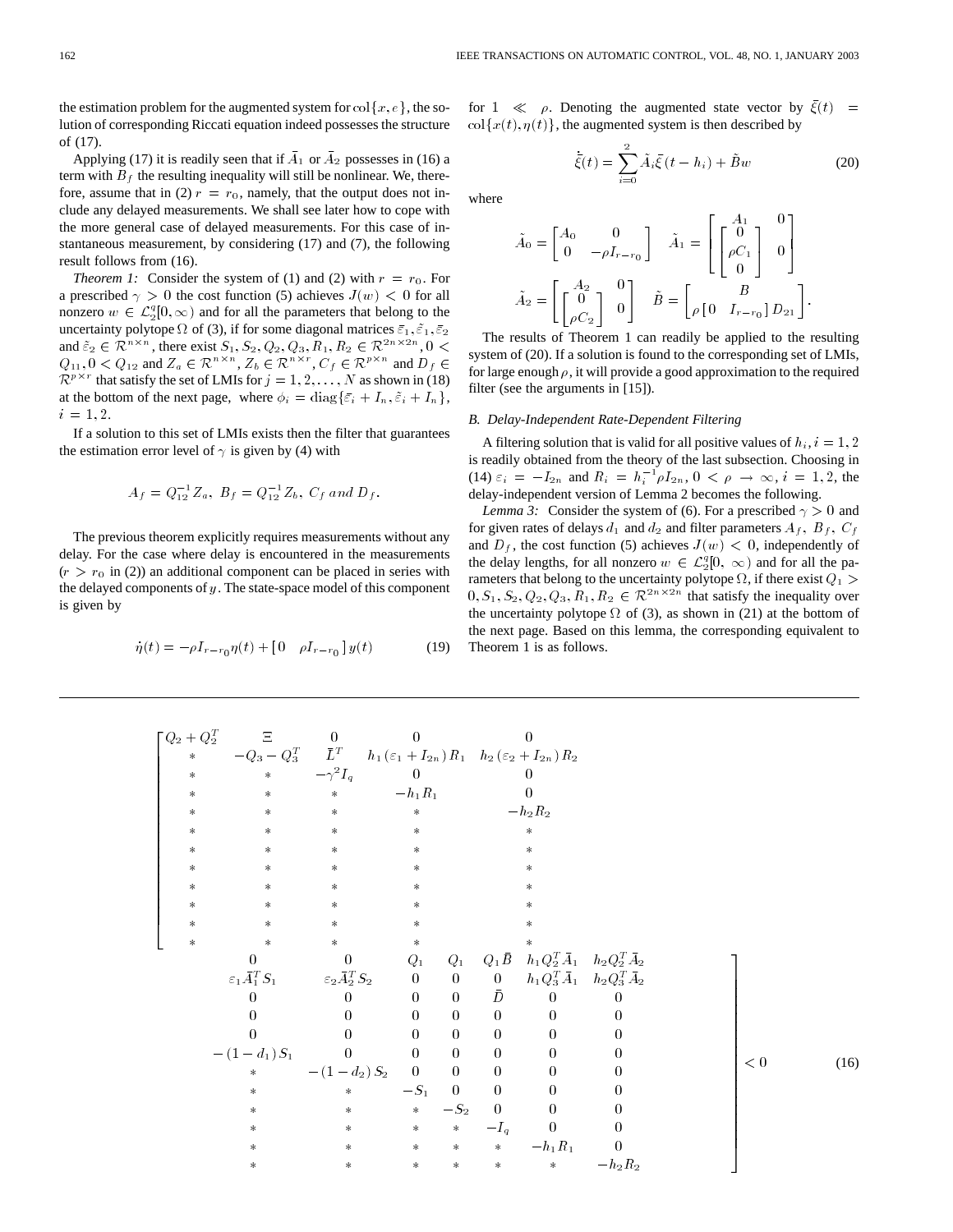*Theorem 2:* Consider the system of (1) and (2) with  $r = r_0$ . For a prescribed  $\gamma > 0$  and given delay rates  $d_1$  and  $d_2$ , the cost function (5) achieves  $J(w) < 0$  for all nonzero  $w \in \mathcal{L}_2^q[0,\infty)$ , for all the parameters that belong to the uncertainty polytope  $\Omega$  of (3) and for all

delay lengths, if there exist  $S_1, S_2, Q_2, Q_3 \in \mathcal{R}^{2n \times 2n}$ ,  $0 < Q_{11}$ ,  $0 <$  $Q_{12}$  and  $Z_a \in \mathcal{R}^{n \times n}$ ,  $Z_b \in \mathcal{R}^{n \times r}$ ,  $C_f \in \mathcal{R}^{p \times n}$  and  $D_f \in \mathcal{R}^{p \times r}$ that satisfy the set of LMIs for  $j = 1, 2, ..., N$ , as shown in (22) on the next page. If a solution to this set of LMIs exists then a filter that

Q2 + QT <sup>2</sup> Q3 QT <sup>2</sup> + Q11 2 i=0A(j) <sup>i</sup> + 2 i=1A(j) <sup>i</sup> "i 0 Q12 2 i=0A(j) <sup>i</sup> + 2 i=1A(j) <sup>i</sup> "i Za ZbC0 Za 0 Q3 QT 3 L(j)T C<sup>T</sup> <sup>f</sup> C(j)T <sup>0</sup> D<sup>T</sup> f C<sup>T</sup> f 2Ip 0 0 0 0 diag fQ11; Q12g h11R1 h22R2 "1A(j)T 1 <sup>0</sup> [ I I ] S1 "2A(j)T 2 <sup>0</sup> [ I I ] S2 <sup>0</sup> 00 0 0 0 h1R1 00 0 0 h2R2 0 00 (1 d1)S1 0 0 (1 d2)S2 0 S1 diag fQ11; Q12g Q11B(j) Q12B(j) ZbD(j) 21 h1QT 2 In In A(j) <sup>1</sup> [ In 0 ] h2QT 2 In In A(j) <sup>2</sup> [ In 0 ] 0 0 h1QT 3 In In A(j) <sup>1</sup> [ In 0 ] h2QT 3 In In A(j) <sup>2</sup> [ In 0 ] 0 D(j) DfD(j) <sup>21</sup> 0 0 00 0 0 00 0 0 00 0 0 00 0 0 00 0 0 S2 00 0 Iq 0 0 h1R1 0 h2R2 (18) Q2 + QT <sup>2</sup> Q1A0 00 0 Q1 Q1 Q1B Q3 QT <sup>3</sup> LT AT <sup>1</sup> S1 AT <sup>2</sup> S2 00 0 2Iq 0 0 00 D (1 d1)S1 0 00 0 (1 d2)S2 00 0 S1 0 0 S2 0 Iq < 0: (21)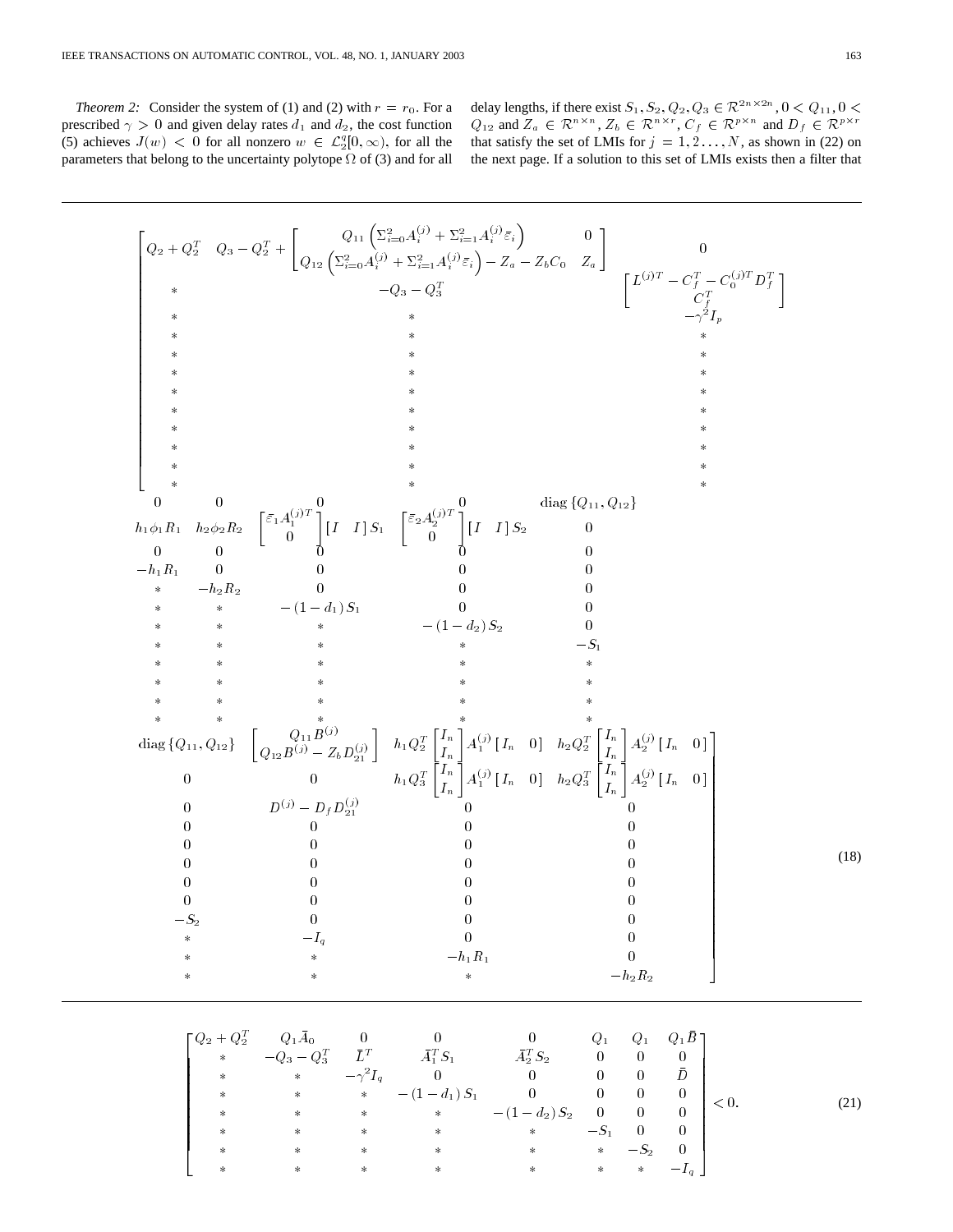guarantees the estimation error level of  $\gamma$ , independently of the lengths of the time delays, is given by (4) with  $A_f = Q_{12}^{-1} Z_a$ ,  $B_f = Q_{12}^{-1}$ 

$$
A_f = Q_{12}^{-1} Z_a, B_f = Q_{12}^{-1} Z_b, C_f \text{ and } D_f.
$$

# IV.  $H_{\infty}$ FILTERING FOR CASE 2

Case 2 is characterized by time delays that may vary very fast. Derivation of sufficient conditions for this case follows lines similar to those used in deriving Theorem 1, where the second term in the Lyapunov–Krasovski functional of (10) is omitted and where  $\varepsilon_i = 0$ ,  $i = 1, 2$ . We first define the set of LMIs, shown in (23) at the bottom of the page.

*Theorem 3:* Consider the system of (1) and (2) with  $r = r_0$  where the time-varying delays are continuous for all  $0 \leq t$  and satisfy  $0 <$  $\tau_i(t) \leq h_i$ . For a prescribed  $\gamma > 0$ , the cost function (5) achieves  $J(w)$  < 0 for all nonzero  $w \in \mathcal{L}_2^q[0, \infty)$  and for all the parameters that belong to the uncertainty polytope  $\Omega$  of (3), if there exist  $Q_2, Q_3, R_1, R_2 \in \mathcal{R}^{2n \times 2n}, 0 \leq Q_{11}, 0 \leq Q_{12} \text{ and } Z_a \in \mathcal{R}^{n \times n},$  $Z_b \in \mathcal{R}^{n \times r}$ ,  $C_f \in \mathcal{R}^{p \times n}$  and  $D_f \in \mathcal{R}^{p \times r}$  that satisfy the set of LMIs in (23) for  $j = 1, 2, ..., N$ . Further, if a solution to this set of LMIs exists then a filter that guarantees the estimation error level of  $\gamma$ is given by (4) with

$$
A_f = Q_{12}^{-1} Z_a, B_f = Q_{12}^{-1} Z_b, C_f \text{ and } D_f.
$$

$$
\begin{bmatrix}\nQ_2 + Q_2^T & Q_3 - Q_2^T + \begin{bmatrix}\nQ_{11}A_0^{(j)} & 0 \\
Q_{12}A_0^{(j)} - Z_a - Z_b C_0 & Z_a\n\end{bmatrix} & 0 & 0 \\
\ast & -Q_3 - Q_3^T & \begin{bmatrix}\nL^{(j)T} - C_f^T - C_0^{(j)T}D_f^T\n\end{bmatrix} & \begin{bmatrix}\nA_1^{(j)T} \\
0\n\end{bmatrix} & [I \quad I] S_1 \\
\ast & \ast & \ast & -\gamma^2 I_p & 0 \\
\ast & \ast & \ast & \ast \\
\ast & \ast & \ast & \ast \\
\ast & \ast & \ast & \ast \\
\ast & \ast & \ast & \ast \\
\ast & \ast & \ast & \ast \\
\ast & \ast & \ast & \ast \\
\ast & \ast & \ast & \ast \\
0 & \text{diag}\{Q_{11}, Q_{12}\} & \text{diag}\{Q_{11}, Q_{12}\} & \begin{bmatrix}\nQ_{11}B^{(j)} \\
Q_{12}B^{(j)} - Z_b D_{12}^{(j)}\n\end{bmatrix} & \begin{bmatrix}\nA_2^{(j)T} \\
0\n\end{bmatrix} & [I \quad I] S_2 & 0 & 0 & 0 \\
0 & 0 & 0 & 0 & 0 \\
0 & 0 & 0 & 0 & 0 \\
0 & 0 & 0 & 0 & 0 \\
0 & \ast & -S_1 & 0 & 0 \\
\ast & \ast & -S_2 & 0 & 0 \\
\ast & \ast & \ast & -I_q & 0\n\end{bmatrix} < 0. \tag{22}
$$

$$
\begin{bmatrix}\nQ_2 + Q_2^T & Q_3 - Q_2^T + \begin{bmatrix}\nQ_{11} \left( \sum_{i=0}^{2} A_i^{(j)} \right) & 0 \\
Q_{12} \left( \sum_{i=0}^{2} A_i^{(j)} \right) - Z_a - Z_b C_0 & Z_a\n\end{bmatrix} & 0 & 0 & 0 \\
\ast & -Q_3 - Q_3^T & \begin{bmatrix}\nL^{(j)T} - C_j^T - C_0^{(j)T} D_j^T\n\end{bmatrix} & h_1 R_1 & h_2 R_2 \\
\ast & \ast & -\gamma_2^2 I_p & 0 & 0 \\
\ast & \ast & -h_1 R_1 & 0 \\
\ast & \ast & \ast & -h_2 R_2\n\end{bmatrix} \\
\ast & \ast & \ast & \ast \\
\ast & \ast & \ast & \ast \\
\ast & \ast & \ast & \ast \\
\ast & \ast & \ast & \ast \\
\ast & \ast & \ast & \ast \\
Q_{12} B^{(j)} - Z_b D_{12}^{(j)} & 0 & 0 \\
0 & h_1 Q_3^T \begin{bmatrix}\nI_n \\
I_n\n\end{bmatrix} A_1^{(j)} \begin{bmatrix}\nI_n & 0\n\end{bmatrix} & h_2 Q_2^T \begin{bmatrix}\nI_n \\
I_n\n\end{bmatrix} A_2^{(j)} \begin{bmatrix}\nI_n & 0\n\end{bmatrix} \\
0 & 0 & 0 \\
0 & 0 & 0 \\
0 & 0 & 0 \\
0 & 0 & 0 \\
0 & 0 & 0 \\
0 & 0 & 0 \\
0 & 0 & 0 \\
0 & 0 & 0 \\
0 & 0 & 0 \\
0 & 0 & 0 \\
0 & 0 & 0 \\
0 & 0 & 0 \\
0 & 0 & 0 \\
0 & 0 & 0 \\
0 & 0 & 0 \\
0 & 0 & 0 \\
0 & 0 & 0 \\
0 & 0 & 0 \\
0 & 0 & 0 \\
0 & 0 & 0 \\
0 & 0 & 0 \\
0 & 0 & 0 \\
0 & 0 & 0 \\
0 & 0 & 0 \\
0 & 0 & 0 \\
0 & 0 & 0 \\
0 & 0 & 0 \\
0 & 0 & 0 \\
0 & 0 & 0 \\
0 & 0 & 0 \\
0 & 0 & 0 \\
0 & 0 & 0 \\
0 & 0 & 0 \\
0 & 0 & 0 \\
0 & 0 & 0 \\
0 & 0 & 0 \\
0 & 0 & 0 \\
0 & 0 & 0 \\
0 & 0
$$